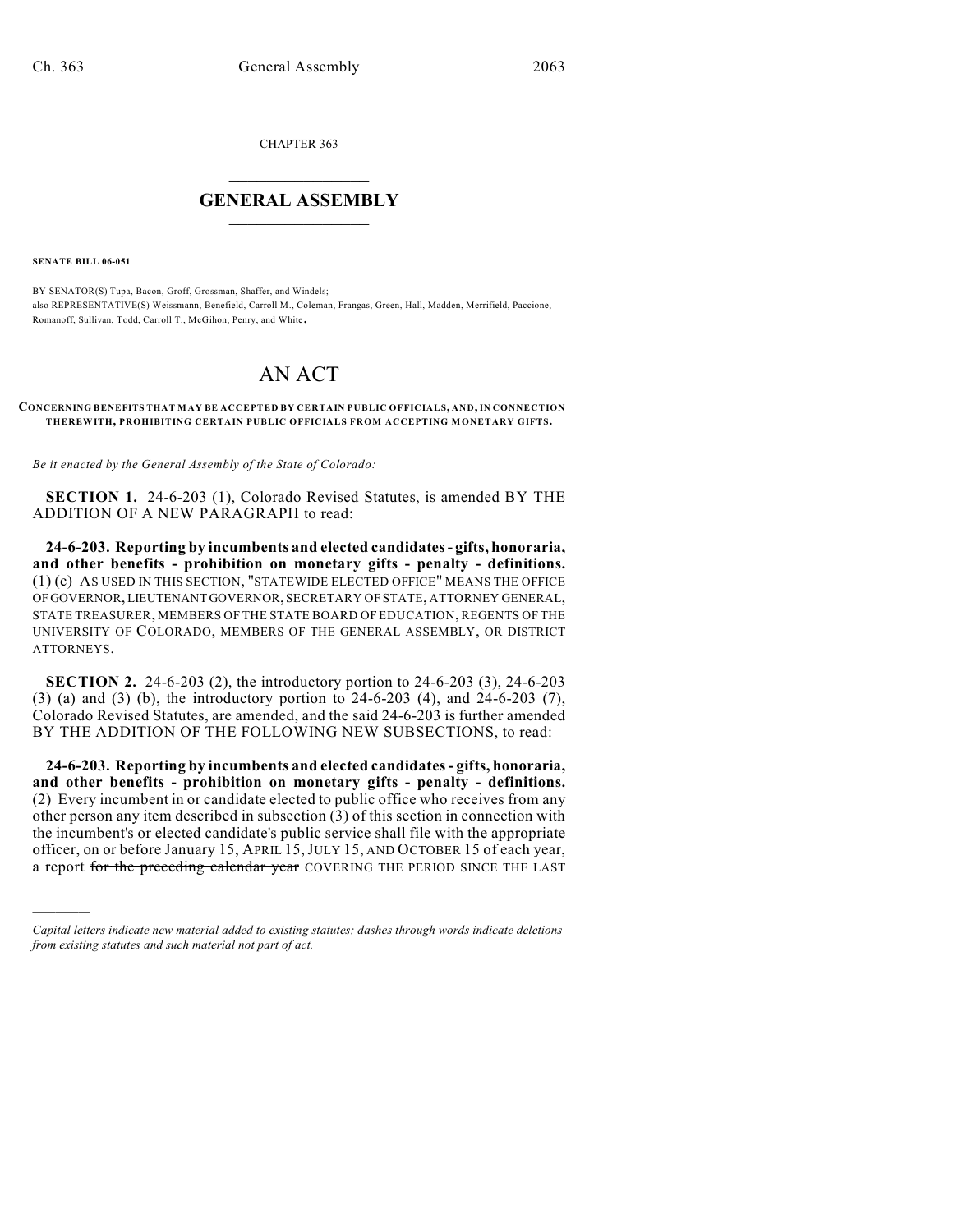REPORT. Such report shall be on forms prescribed by the secretary of state and shall contain, at a minimum, the name of the person from whom the item was received and the amount or value and the date of receipt. The secretary of state shall furnish such forms to municipal clerks, to county clerk and recorders, and to incumbents and elected candidates for state offices and district offices of districts greater than a county free of charge for use by incumbents and elected candidates required to file such forms. If any incumbent in or candidate elected to public office does not receive any such item, he OR SHE shall not be required to file such report.

(3) The report REPORTS required by subsection (2) of this section shall include the following:

(a) SUBJECT TO THE REQUIREMENTS OF SUBSECTION (3.5) OF THIS SECTION, any money, including but not limited to a loan, pledge, or advance of money or a guarantee of a loan of money, with a value of twenty-five dollars or more;

(b) SUBJECT TO THE REQUIREMENTS OF SUBSECTION (3.5) OF THIS SECTION, any gift of any item of real or personal property, other than money, with a value of fifty dollars or more;

(3.5) (a) EACH INCUMBENT IN OR CANDIDATE ELECTED TO STATEWIDE ELECTED OFFICE IS PROHIBITED FROM KNOWINGLY RECEIVING OR ACCEPTING FROM ANY OTHER PERSON, IN CONNECTION WITH THE PUBLIC SERVICE OF THE INCUMBENT OR ELECTED CANDIDATE:

(I) A GIFT OF ANY MONEY, INCLUDING BUT NOT LIMITED TO A LOAN, PLEDGE, OR ADVANCE OF MONEY, A GUARANTEE OF A LOAN OF MONEY, OR ANY MONETARY PAYMENT GIVEN, DIRECTLY OR INDIRECTLY, FOR THE PURPOSE OF DEFRAYING ANY EXPENSES RELATED TO THE OFFICIAL DUTIES UNDERTAKEN BY THE INCUMBENT OR ELECTED CANDIDATE; OR

(II) AN IN-KIND GIFT.

(b) NOTHING IN PARAGRAPH (a) OF THIS SUBSECTION (3.5) SHALL BE CONSTRUED TO PROHIBIT AN INCUMBENT OR ELECTED CANDIDATE FROM RECEIVING A SALARY OR OTHER COMPENSATION PAID TO THE INCUMBENT OR ELECTED CANDIDATE IN CONNECTION WITH THE PERFORMANCE OF HIS OR HER OFFICIAL DUTIES, INCLUDING, WITHOUT LIMITATION, PAYMENT FOR A SPEECH, APPEARANCE, OR PUBLICATION OR PAYMENT OF OR REIMBURSEMENT FOR ACTUAL AND NECESSARY EXPENDITURES FOR TRAVEL AND LODGING AS PROVIDED BY LAW, INCLUDING SCHOLARSHIPS FOR CONFERENCES.

(c) FOR PURPOSES OF THIS SUBSECTION (3.5), AN "IN-KIND GIFT" MEANS ANY GIFT OF EQUIPMENT, GOODS, SUPPLIES, PROPERTY, SERVICES, OR ANYTHING ELSE, THE VALUE OF WHICH EXCEEDS FIFTY DOLLARS IN THE AGGREGATE IN ANY ONE CALENDAR YEAR, GIVEN, DIRECTLY OR INDIRECTLY, TO AN INCUMBENT IN OR CANDIDATE ELECTED TO STATEWIDE ELECTED OFFICE FOR THE PURPOSE OF DEFRAYING ANY EXPENSES RELATED TO THE OFFICIAL DUTIES UNDERTAKEN BY THE INCUMBENT OR ELECTED CANDIDATE.

(3.7) NOTWITHSTANDING ANY OTHER PROVISION OF THIS SECTION, NO INCUMBENT